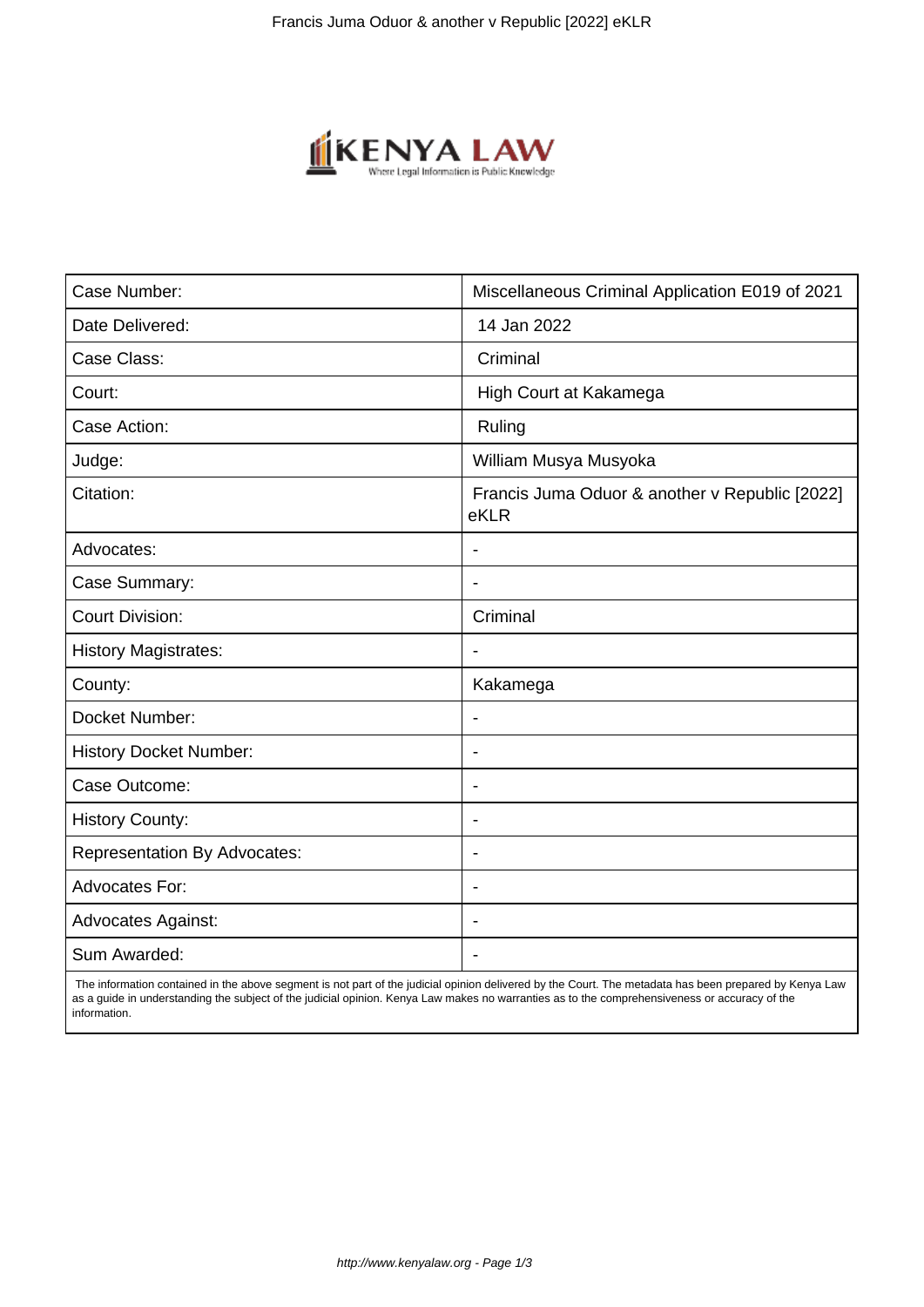## **REPUBLIC OF KENYA**

### **IN THE HIGH COURT OF KENYA**

### **AT KAKAMEGA**

## **MISCELLANEOUS CRIMINAL APPLICATION NO. E019 OF 2021**

**FRANCIS JUMA ODUOR...................................................................................................1 ST APPLICANT**

**JOHN NYONGESA................................................................................................................2ND APPLICANT**

# **VERSUS**

**REPUBLIC................................................................................................................................................RESPONDENT**

# **RULING**

1. This matter was placed before me for the purpose of giving directions, in view of the recent decision by the Supreme Court in *Francis Karioko Muruatetu & another vs. Republic; Katiba Institute & 5 others* (*Amicus Curiae* [2021] (Koome CJ&P, Mwilu DCJ&VP, Ibrahim, Wanjala, Ndung'u & Lenaola SSJJ), with respect to mandatory sentences, where it was clarified that the decision, in *Francis Karioko Muruatetu & another vs. Republic* [2017] eKLR (Maraga CJ&P, Mwilu DCJ&VP, Ojwang, Wanjala, Njoki and Lenaola SCJJ), had arisen from proceedings relating to murder, under section 204 of the Penal Code, Cap 63, Laws of Kenya, and the position stated in the said decision was intended to apply only to mandatory sentences with respect to murder cases.

2. The Motion herein, undated, filed herein on an unknown date, is founded on the decision, in *Francis Karioko Muruatetu & another vs. Republic* [2017] eKLR (Maraga CJ&P, Mwilu DCJ&VP, Ojwang, Wanjala, Njoki and Lenaola SCJJ), for the applicants seek reviews of his sentence, where he had been convicted of murder, contrary to section 203, as read with section 204, of the Penal Code, in Busia HCCRC No. 7 of 2008, and were sentenced to serve forty and fifty years in prison, respectively. They filed an appeal in Kisumu CACRA No. 95 of 2014, where the conviction was upheld, but the sentence was found to be illegal, and was substituted with mandatory death.

3. The offence, the subject of the instant proceedings, is murder, the decision in *Francis Karioko Muruatetu & another vs. Republic* [2017] eKLR (Maraga CJ&P, Mwilu DCJ&VP, Ojwang, Wanjala, Njoki and Lenaola SCJJ), therefore, applies to it. As a consequence, the High Court has jurisdiction to review the sentence that was imposed by the trial court, in view of the directions given in *Francis Karioko Muruatetu & another vs. Republic; Katiba Institute & 5 others* (*Amicus Curiae* [2021] (Koome CJ&P, Mwilu DCJ&VP, Ibrahim, Wanjala, Ndung'u & Lenaola SSJJ).

4. However, the High Court, as trial court, had imposed sentence in the spirit of *Francis Karioko Muruatetu & another vs. Republic* [2017] eKLR (Maraga CJ&P, Mwilu DCJ&VP, Ojwang, Wanjala, Njoki and Lenaola SCJJ), even before the said decision had been made, but the Court of Appeal found that the sentence imposed to be illegal, for the High Court had exercised a discretion it did not have, and substituted the imprisonment imposed with the mandatory death penalty. As the death penalty was imposed by the Court of Appeal, and not the High Court, the High Court has no jurisdiction to review sentence imposed by the Court of Appeal. Consequently, the application before me is incompetent, and I hereby strike the same out. The file shall be closed.

5. The Deputy Registrar shall cause copies of this ruling to be availed to the applicants and the office of Director of Public Prosecutions, Kakamega.

# **PREPARED, DATED AND SIGNED AT KAKAMEGA THIS 14TH DAY OF JANUARY 2022**

**W MUSYOKA**